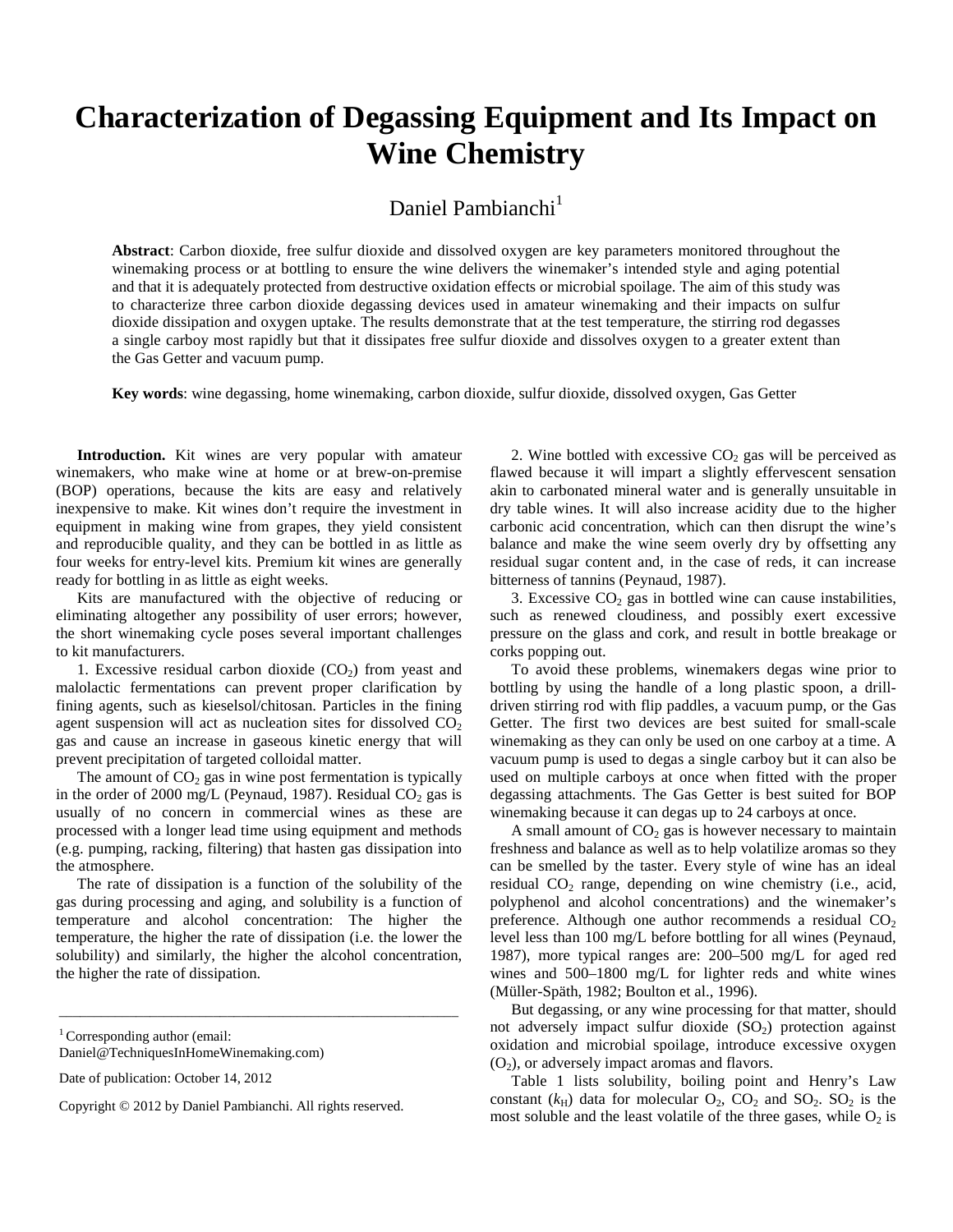the least soluble and the most volatile;  $CO<sub>2</sub>$  is situated between these two compounds.

| Compound                          | <b>Solubility</b><br>(mole<br>fraction) | <b>Boiling</b><br>Point<br>(°C) | $k_{\rm H}$ <sup>**</sup><br>$\ddot{\mathbf{m}}$ ol<br>$\overline{L - atm}$ |
|-----------------------------------|-----------------------------------------|---------------------------------|-----------------------------------------------------------------------------|
| Oxygen $(O_2)$                    | $2.3 \times 10^{-5}$                    | $-183$                          | $1.3 \times 10^{-3}$                                                        |
| Carbon dioxide (CO <sub>2</sub> ) | $6.2 \times 10^{-4}$                    | $-78$ ***                       | $3.4 \times 10^{-2}$                                                        |
| Sulfur dioxide (SO <sub>2</sub> ) | $2.5 \times 10^{-2}$                    | $-10$                           | 1.2                                                                         |

**Table 1** Solubility and boiling point values and Henry's Law constants of gas compounds in water at 25**⁰**C and one atmosphere.

*\* Source*: Haynes, W.M., ed. *CRC HANDBOOK OF CHEMISTRY AND PHYSICS, 92ND EDITION, 2011–2012*. Boca Raton, Florida: CRC Press, 2011.

*\*\*Source*: Sander, Rolf. *Compilation of Henry's Law Constants for Inorganic and Organic Species of Potential Importance in Environmental Chemistry*. Mainz, Germany: Max-Planck Institute of Chemistry, 1999.

\*\*\* sublimation point

Total sulfur dioxide  $(TSO_2)$  represents the sum of free  $SO_2$  $(FSO<sub>2</sub>)$ , resulting from yeast fermentation and sulfite additions, and bound  $SO_2$  (BSO<sub>2</sub>) concentrations. Bound  $SO_2$  is the result of free  $SO_2$ , and more specifically bisulfite (HSO<sub>3</sub><sup>-</sup>), binding with other compounds, such as carbonyl compounds and polyphenols. As free  $SO_2$  binds, the concentration of  $FSO_2$ , or  $[FSO<sub>2</sub>]$ , decreases,  $[BSO<sub>2</sub>]$  increases and  $[TSO<sub>2</sub>]$  remains constant. However, as molecular  $SO<sub>2</sub>$  is volatile, some free  $SO<sub>2</sub>$ will be lost to the atmosphere, especially during wine processing and at higher temperatures. Some  $SO_3^2$  may also be lost as the result of oxidation to  $SO_4^2$ . Therefore, the measured [TSO<sub>2</sub>] can be expected to be less than the theoretical  $[TSO<sub>2</sub>]$ .

The rate at which  $O_2$  dissolves into wine is a function of temperature and surface area and, as per Henry's Law, is directly proportional to the partial pressure of  $O_2$  above the wine. The greater the surface area of wine exposed, the faster  $O_2$  will dissolve. The industry-accepted norm is to bottle wine with no more than 2 mg/L of dissolved oxygen (DO). It is important to remember that  $O_2$  dissolves at the surface and diffuses into the volume. Procedures such as stirring, racking and pumping inevitably increase the rate of  $O_2$  uptake (Bartolini et al., 2008).

The objective of this study is to characterize the three main degassing tools used in home winemaking, their  $CO<sub>2</sub>$  degassing effectiveness, and their impact on  $FSO_2$ ,  $TSO_2$ , and DO. Assessing aroma and flavor impacts can be highly subjective and is therefore not part of this study; aroma and flavor intensities can be measured with much more sophisticated methods and equipment.

## **Materials and Methods**

**Wine Samples.** A white wine varietal was selected for this study to reduce polyphenol effects inherent in red wines. Two 23-liter (6-gallon) batches of RJ Spagnols' 4-week Grand Cru Pinot Blanc fermented to dryness, blended, sulfited with 7.2 g of potassium metabisulfite (which yields approximately 80 mg  $FSO<sub>2</sub>/L$ ) and then divided into three equal batches into 11-L (2.9-gal) glass carboys. Leftover wine was used to top up samples under test with the Gas Getter and vacuum pump. Samples were kept and tested at  $13^{\circ}C$  (55 $^{\circ}F$ ).

**Test Equipment.** A stirring rod equipped with two paddles that flip up when activated with an electric drill was used. The number of rpm on the electric drill was not measured.

A Gas Getter model 905-1 (capable of degassing up to four carboys), supplied by Rhone Lahr (Cilla's Villa, LLC), with three ports shut off, powered by 65 psi of compressed air by a DeWalt 1.6 hp continuous, 200 psi, 15-gallon workshop compressor.

A vacuum bung attachment powered by a 1/6 hp TLEAD vacuum pump, model AS20 supplied by Blichmann Engineering, with a vacuum rate of 600 mmHg (11.6 psi) air input per min/L.

**Instrumentation.** A Veitshoechheim  $CO<sub>2</sub>$  cylinder was used to measure residual CO<sub>2</sub>. A Hanna SO<sub>2</sub> Mini Titrator Model HI 84100 was used to measure both  $FSO<sub>2</sub>$  and  $TSO<sub>2</sub>$ . An Extech Dissolved Oxygen Meter Model ExStik DO600 was used to measure DO. A Hanna Digital Thermometer Model HI 98501 was used to measure sample temperature.

**Test Procedure.** For each batch, residual CO<sub>2</sub>, FSO<sub>2</sub>, TSO<sub>2</sub> and DO concentrations were measured prior to degassing. Each batch was degassed at 13<sup>o</sup>C with one degassing test device and 150-mL samples of wine were retrieved at regular intervals and measured for  $CO<sub>2</sub>$ ,  $FSO<sub>2</sub>$  and DO concentrations. Sample temperatures were measured and values used to compensate measurements where temperature-compensation was not provided by the instrument in use. Between each degassing interval, the wine removed for testing was replaced with the reserved wine in order to maintain a constant test volume. The test was concluded when residual  $CO<sub>2</sub>$  was close to 500 mg/L or could no longer be dissipated. At the conclusion of the test,  $CO<sub>2</sub>$ ,  $\text{FSO}_2$ ,  $\text{TSO}_2$  and DO concentrations were measured again.

**Test Errors.** Accuracy and precision of tests was limited by available instrumentation and analytical methods. Test results are provided without accuracy/precision analysis.

### **Results and Discussion**

**Residual CO<sub>2</sub>**. Figure 1 illustrates the rate of CO<sub>2</sub> dissipation for each device under test showing a best-fit line through the test data curves.

The stirring rod degassed the wine at a rate of approximately 29 mg/L/min at  $13^{\circ}$ C. The Gas Getter and vacuum pump demonstrated similar rates in the range 3–4 mg/L/min with residual CO<sub>2</sub> leveling off given the sample test temperature, and equipment and methods used. A more powerful compressor is recommended with the Gas Getter, and this equipment and the vacuum pump require the carboy to be rocked slightly to help release  $CO<sub>2</sub>$ .

These results are in line with expectations that the stirring rod degasses faster as it stirs the whole wine volume while the Gas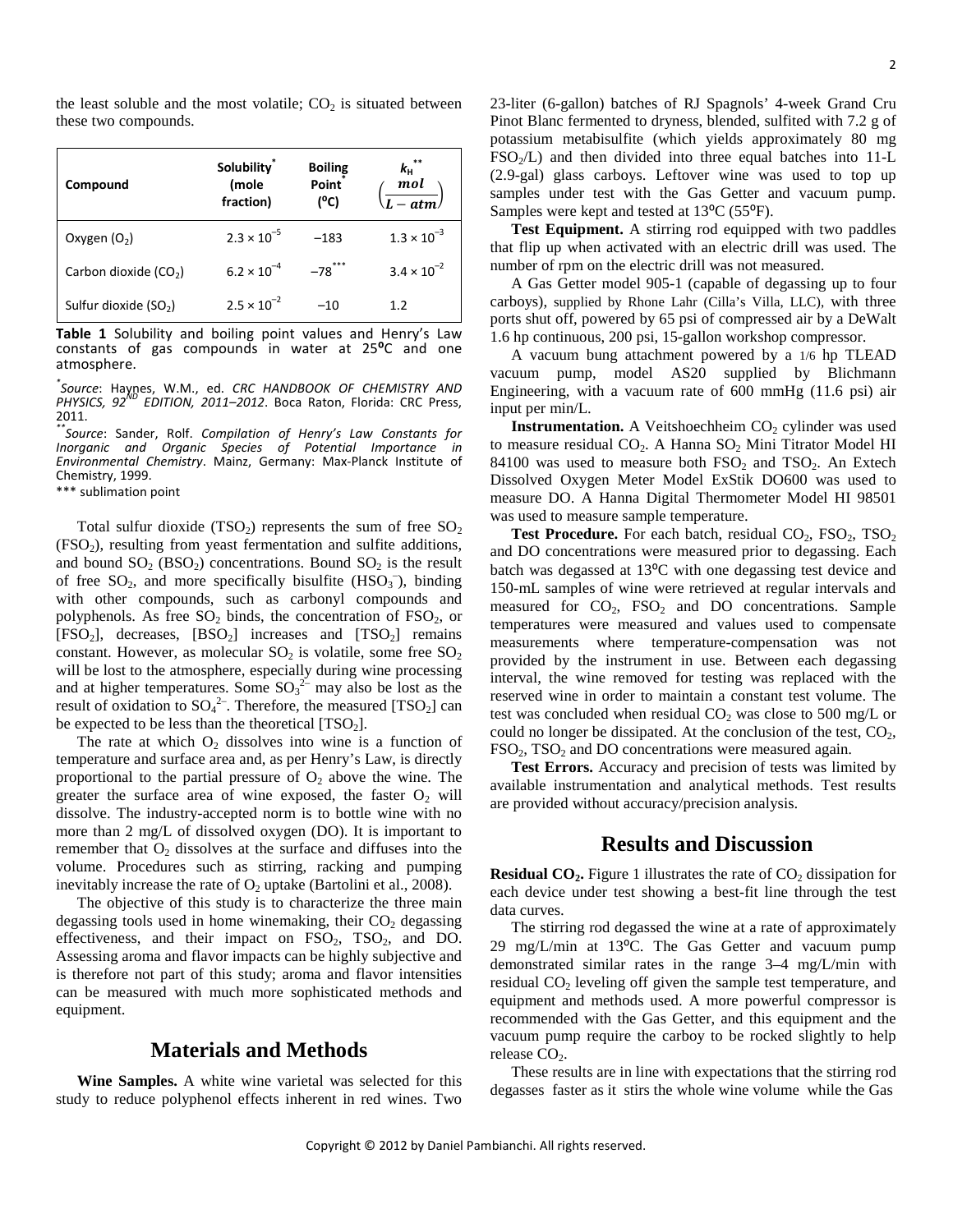

**Figure 1** Degassing effect at 13°C on residual CO<sub>2</sub> concentration (mg/L) over time (mins) using three common devices used in home winemaking.

Getter and vacuum pump decrease the partial pressure above the wine and, without agitation, have little impact on the rate at which  $CO<sub>2</sub>$  diffuses through the bulk of the wine.

**Free SO<sub>2</sub>**. Figure 2 illustrates the rate of SO<sub>2</sub> dissipation for each device under test showing a best-fit line through the test data curves.

The stirring rod dissipated  $SO<sub>2</sub>$  at a rate of approximately 0.8 mg/L/min at 13<sup>o</sup>C. The Gas Getter and vacuum pump demonstrated similar rates in the range 0.1–0.2 mg/L/min. And although the net difference in  $[FSO_2]$  between the start and end of the tests is higher for the stirring rod, the differences are within tolerances of instrumentation and methods used and are therefore not significant.  $[FSO<sub>2</sub>]$  dropped by 12, 8 and 4 mg/L for the stirring rod, Gas Getter and vacuum pump, respectively.

These results are in line with expectations that the stirring rod dissipates  $SO<sub>2</sub>$  at a faster rate for the same reasons it is more effective at  $CO<sub>2</sub>$  degassing.



**Figure 2** Degassing effect at 13<sup>o</sup>C on free SO<sub>2</sub> concentration (mg/L) over time (mins) using three common devices used in home winemaking.

**Total SO<sub>2</sub>.** Figure 3 illustrates  $TSO<sub>2</sub>$  concentrations of samples at the start and end of the tests used by each device under test.

Based on  $FSO<sub>2</sub>$  results discussed above and the same orderof-magnitude drop in  $[TSO_2]$  given the tolerances of instrumentation and methods used, it can be concluded that free  $SO<sub>2</sub>$  dissipates to the environment, i.e. it does not become bound, resulting in a commensurate drop in  $TSO<sub>2</sub>$  concentration.



**Figure 3** Degassing effect at  $13^{\circ}$ C on total  $SO_2$  concentration (mg/L) at the start and end of the test using three common devices used in home winemaking.

**Dissolved Oxygen (DO).** Figure 4 illustrates the rate of  $O_2$ dissolution into wine for each device under test showing a bestfit line through the test data curves.

The stirring rod injected  $O_2$  at a rate of approximately 0.08 mg/L/min at 13<sup>o</sup>C. The Gas Getter and vacuum pump demonstrated similar rates in the range 0.006–0.008 mg/L/min.

These results are in line with expectations that the stirring rod injects more  $O_2$  given its vigorous treatment throughout the volume of the wine. It was not expected that the Gas Getter and vacuum pump would inject any  $O_2$  into the wine; and the observed increases may well have been due to the procedure of topping up carboys with the reserved wine.



Figure 4 Degassing effect at 13<sup>o</sup>C on dissolved (DO) concentration (mg/L) over time (mins) using three common devices used in home winemaking.